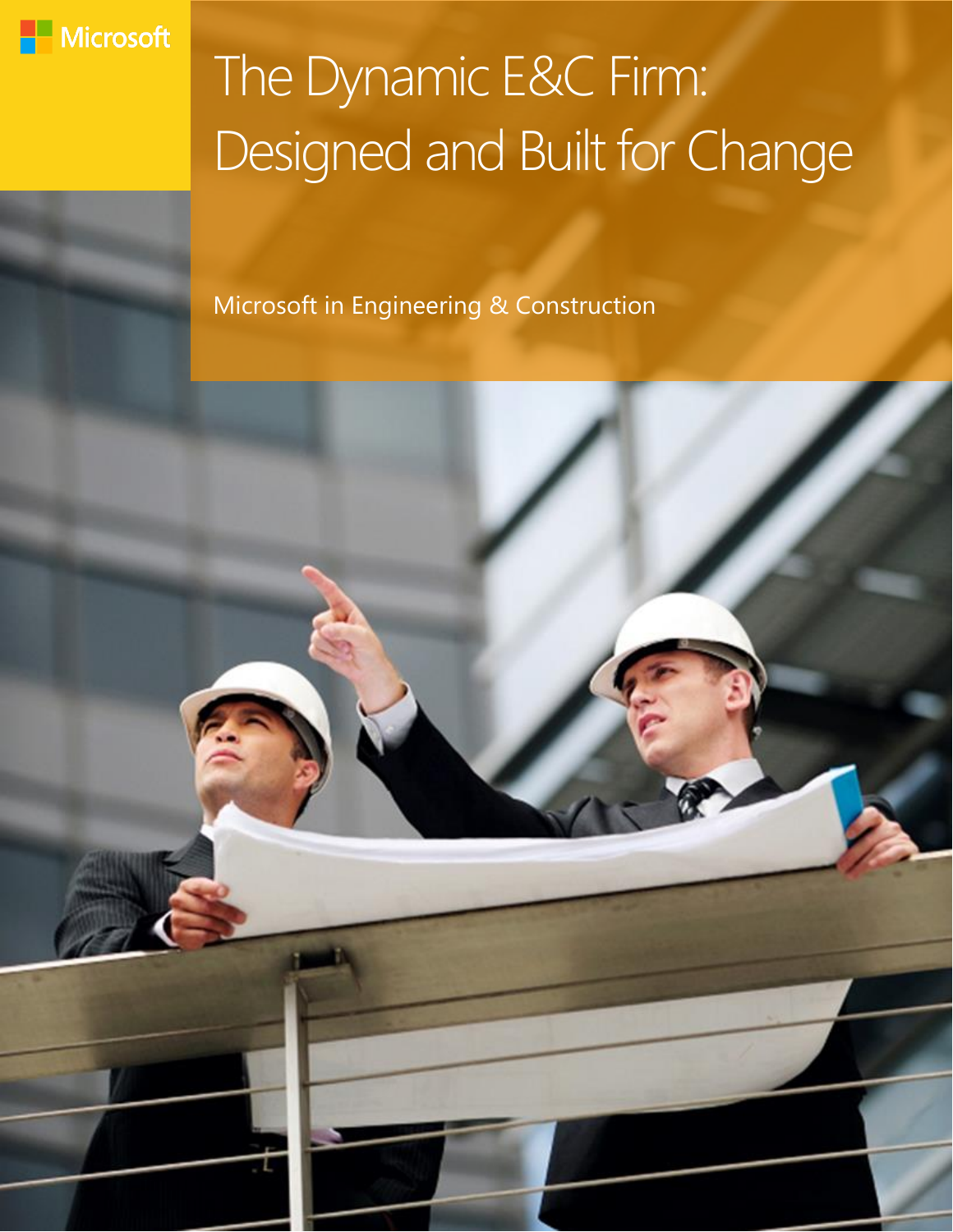# Built for change

Buildings evolve with occupants' intended uses, within physical and economic constraints. When designed to accommodate "upgrades" in various component elements, buildings can achieve longer and more productive lifespans.\* By analogy, this principle applies also to the design of organizations and the people, process, technology and culture elements that comprise them – elements that accept change at varying rates and thereby constrain overall change. Thus, sustained growth depends on flexibility, agility and adaptation to changing business objectives at many levels or layers within an organization. †

With owners demanding faster project completion and burdening providers with more risk, Engineering and Construction (E&C) firms have responded with innovations in prefabrication, building information modeling (BIM), integrated project delivery (IPD) and design-build (D-B) practices. However, each innovation takes time to take root as "front office" professionals specify needs for translation into new operational processes that must then be embedded into "back-office" administrative systems – all subject to acceptance by prevailing firm culture. So, change takes at least as long as the slowest or least flexible participant in the chain.

How often have great ideas died slow deaths waiting for operations and administration to accommodate enabling process or transactional changes? How often has inflexible technology been the root cause? Far too often. This is why more E&C firms are upgrading or replacing outmoded business systems to improve end-to-end process alignment, control and risk management across front- and back-office activities.

Microsoft embraces the proposition that technologies should enable business process flexibility, support organizational change, and foster rapid adaptation to evolving operational and market needs. Indeed, this is a guiding principle fueling the Microsoft approach to modern business solutions and our vision for the Dynamic E&C Firm, designed and built for change.

Proactive and forward-looking technology can connect people to their work, bringing forward insights that enable better decisions and guiding processes that optimize results. Agile software empowers adaptation to changing economic and market conditions. It supports a firm that can anticipate rather than react to rapid change, and supports the optimal alignment of people, assets, systems, and data. Microsoft Dynamics delivers a system of engagement that helps firms stay current with leading edge practices and value-chain integration in the E&C industry.

\* Frank Duffy articulated and Stewart Brand further developed a concept called "shearing layers," the idea that buildings may be designed to anticipate and tolerate change at various time horizons for component elements. For more, see Steward Brand's book *How Buildings Learn: What Happens After They're Built* (Penguin Books, 1995).

† In the world of information technology, IBM as well as research and advisory firm Gartner adapted shearing layers to outline principles for design of software and systems that adapt with the needs of businesses.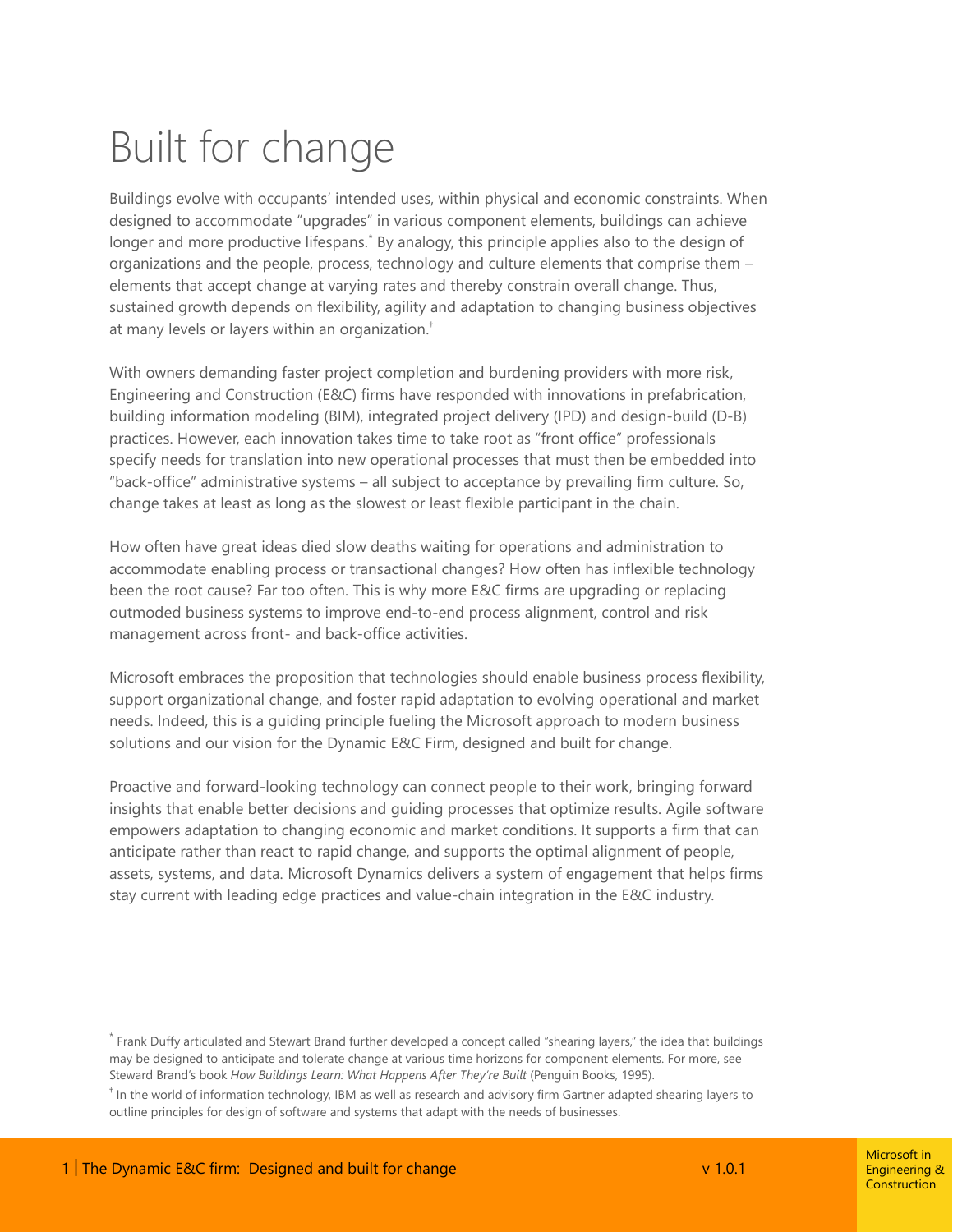# Shifting industry topology

Distinguishing between engineering and construction firms used to be a simple question of whether the firm assumes responsibility for the physical build-out of structures. Engineering firms invest work-inprocess professional hours on projects but do not perform project buyout with subcontractors or tie up capital in materials procurement. Construction firms assume responsibility for the latter, turning designs into physical structures and incurring both materials carrying and labor-related work-in-process costs.

With rapid expansion of D-B practices, general contractors (GC) have acquired or contracted design capabilities to move into upstream phases, offering Owners a single contract and "single throat to choke." Meanwhile, engineering firms that were already providing estimation and procurement services are pushing further into Construction Management (CM) to take on end-to-end project oversight. Contiguous to the E&C space, many GCs are also well down the path of developing downstream facilities maintenance and management services to build stable annuity revenue flows. As a result, demarcations between E&C, Facilities Management and Real Estate services providers are beginning to blur.

This softening of traditional boundaries is perhaps an inevitable result of vertical integration for economies of scale and entry into adjacent markets for economies of scope. However, owners are playing a very active role in fostering change by testing different approaches to bundling of outsourced services for improved efficiencies and risk management in the end-to-end building lifecycle. Market and competitive forces have come together in the pressure-cooker economic environment of recent years to break down boundaries and accelerate value-chain integration. Survival favors adaptable organizations that can flex to new opportunities, manage risk and align people, process, technology and culture.

### Tactical fundamentals

Macro shifts in the industry inform business direction and executive decision-making, but they are not highly actionable. The need for process flexibility and ability only becomes real at tactical operational levels where E&C firms share a common set of persistent business challenges:

**Business Development:** Not all revenue is good revenue; the right clients and projects yield better, more sustainable business results; and the best deals are those where you help the client shape the project and RFP. But ambitious sellers and dedicated problem solvers want to respond to every new opportunity and interesting client challenge, so it takes sophisticated cultural alchemy to channel all of that individual initiative into productive activities.



To generate profitable growth, firm leaders need to establish clear priorities and risk controls, aligning opportunity management, review and escalation protocols. And once processes are in place, leaders need to equip marketers and seller-doers with the tools necessary to determine who-knows-whom and who-knows-what to assemble the right pursuit teams rapidly, influence project formulation, create outstanding execution plans,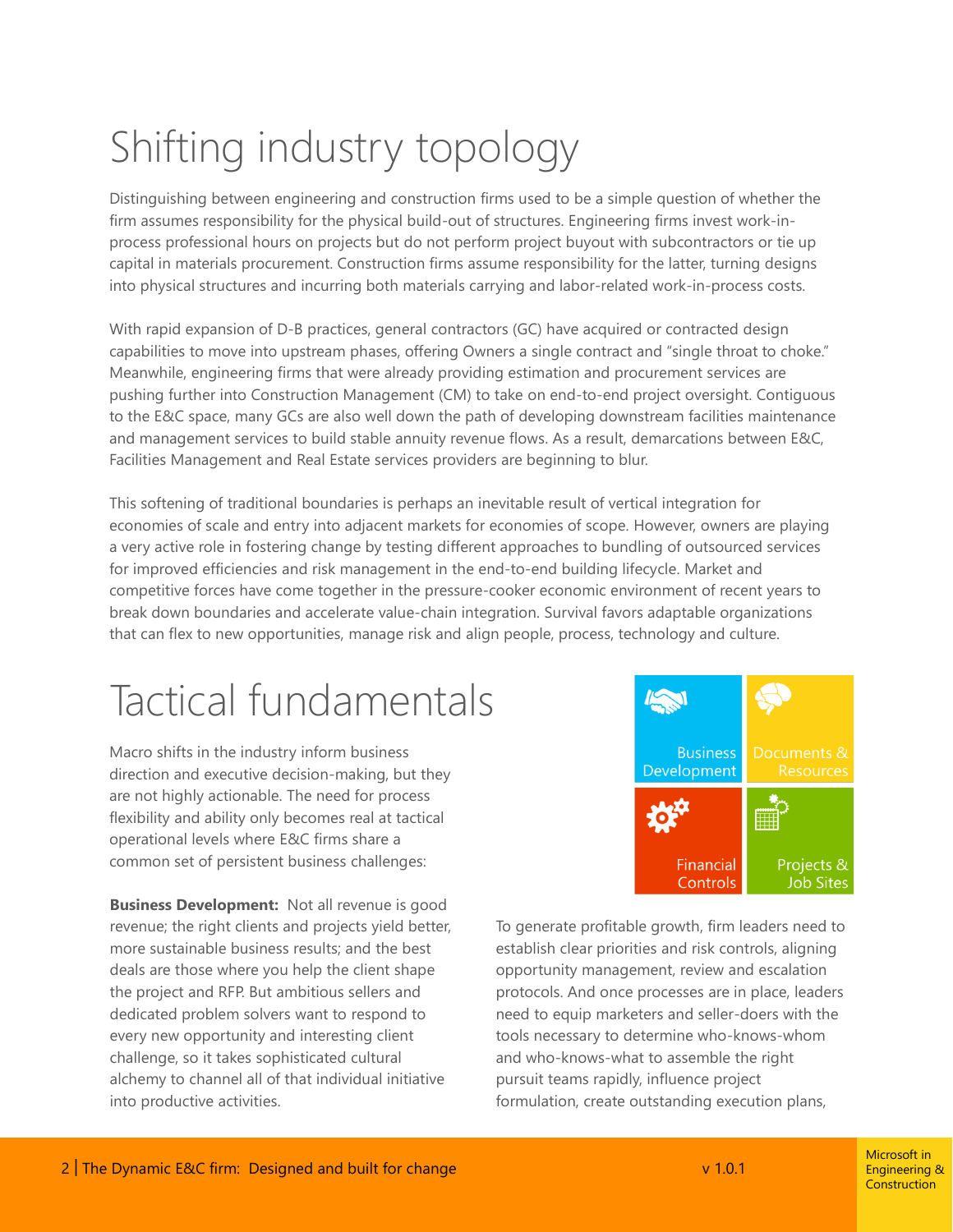and deliver compelling proposals that distinguish the firm from the competition.

"[We had no real visibility on our sales](http://www.microsoft.com/casestudies/Microsoft-Dynamics-CRM-4.0/Norfolk-Group-Limited/CRM-System-Streamlines-Sales-Process-for-Electrical-Services-Provider/4000005366)  pipeline and we were just relying on the data that was passed up in monthly reports."

**Les Cate, Business Manager Norfolk Electrical Communications**

**Documents & Resources:** Project proposals, contracts, designs, transmittals, submittals, subcontractor certifications, change orders and so many more digital and hardcopy documents flow through E&C firms every day. Unfortunately, jurisdiction-specific forms, non-standard document formats and owner- or contractorspecified technology requirements impede that flow of project-related content. Project progress regularly founders on the shoals of document completion and transmittal challenges.

"Even though we are in the construction business, we are also in the information management business. The longer it takes to find and share documents, the longer it takes to finish projects, so creating a top-notch ECM [enterprise [content management\] system became a](http://www.microsoft.com/casestudies/Microsoft-SharePoint-Server-2010/JE-Dunn-Construction-Company/National-Construction-Firm-Manages-1-Billion-in-Projects-with-New-Collaboration-Solution/710000001420)  mission-critical objective for us."

**Patrick Miller, Vice President – Director of Application Development JE Dunn Construction Company**

More critically, project viability hinges on having the right professionals, subcontractors and equipment to get the job done. Challenges in capacity planning and tactical resource scheduling therefore have the most visible day-to-day impact on an E&C firm's ability to execute. Translating pipeline and backlog into expected design skill and trade labor needs as well as associated recruiting and subcontracting plans over the next six to twelve months requires experienced human

resources or practice management professionals with integrated insight into sales and operations.

**Projects & Job Sites:** On-time, on-budget and profitable delivery demands the right client engagement, project scope, plan, leadership, resources, execution, oversight and more. So much has to be done right, and so little need go wrong for failure along any critical vector.

E&C firm leadership recognize that consistent application of proven methodology and best practice is an important factor in getting projects right at every step. In practice, however, many architects feel a creative calling, engineers seek technical improvement on past results, and tradesmen optimize for throughput. Moreover, even the best-laid plans and standard operating procedures encounter project- and contextspecific realities at the job-site that require flexibility and adaptation rather than mindless adherence to protocol.

Pursuit of excellence in project execution necessarily becomes a balancing act between mindful application of repeatable practices and intelligent innovation in response to local feedback. Which places individual professionals, intermediate managers and the project manager solidly in charge of delivering results. Leadership's responsibility then is to provide the tools, rules and exception paths to support efficient and effective project execution at every level in the organization.

"To gauge and manage our performance, [we need to be able to get project details](http://www.microsoft.com/casestudies/Microsoft-Dynamics-AX/EwingCole/Architecture-Firm-Strengthens-Project-Management-with-Integrated-Solution/4000004426)  recorded and distributed to our project managers as soon as possible. Without this vigilance, even a small project that veers off track can become a big problem for our profitability."

**Jim McAleer, Controller EwingCole**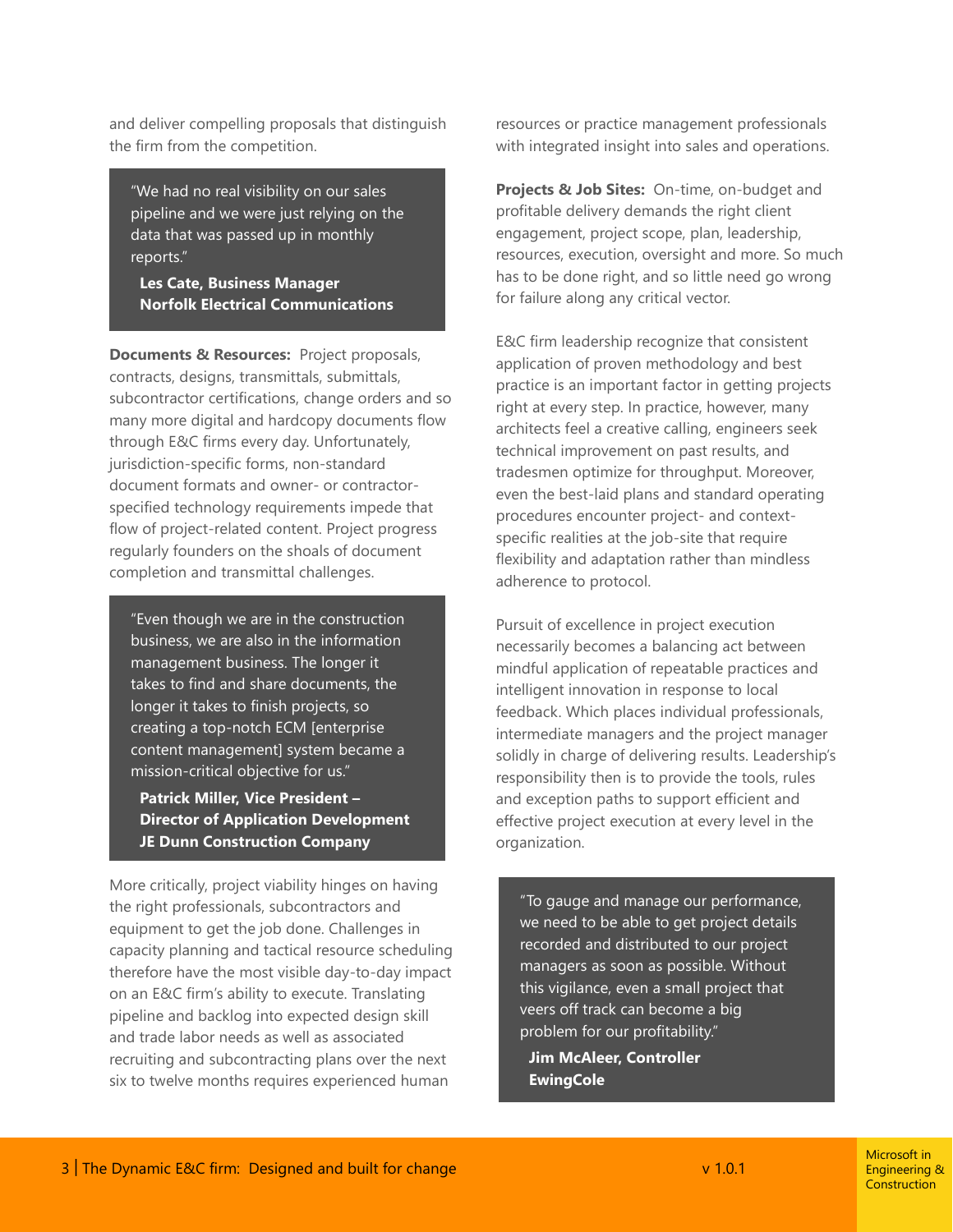**Financial Controls:** Project cost, time, quality, safety, risk and other controls are de rigueur and broadly accepted methods like Earned Value Management (EVM) offer quantitative foundations for monitoring and oversight. Easy availability and transparency of measures and targets help push decision-making closer to where execution takes place, accelerating project delivery. Unfortunately, discipline- and role-based decisions still tend to happen in siloes that mask interdependencies and cascading effects. So for both technical and financial decisions, empowerment requires guardrails or collaborative methods like IPD to bubble decisions up to the right logical level to avoid unintended consequences.

At the business group and firm-wide level, challenging economic times and owner buyingpower in a competitive market have left many E&C firms holding portfolios of projects that were won at higher than desired risk levels. Whether looking at aggregate utilization, realization and staff retention rates across an engineering practice or broad liquidity, margin and committed cost ratios in a construction company, CFOs and line leaders need to know which levers to pull to find solid

### Strategic concerns

As E&C firms successfully address core operational challenges, leadership attention quickly shifts to broader market and strategic concerns. While issues vary by region and offering portfolio, four transformational trends will shape the competitive survival and success of firms:

**Client Expansion:** Industrial and manufacturing enterprises are becoming increasingly multimarket, multiregional, and global as competition drives a blend of specialization and economy of scale. Where process standardization is furthered by consistency in structural design, as for example in petroleum processing or chip fabrication, clients demand consistent design and CM expertise from global engineering firms and, where practical,

ground. For many firms, the next few years will be a time to build a backlog of higher margin and lower risk deals at various durations that bring Key Performance Indicators (KPIs) back into the green and balance an uneven scorecard.

"Our project managers need up-to-date information on labor and materials costs [so that they can preserve margins on our](http://www.microsoft.com/casestudies/Microsoft-Dynamics-AX/Truland-Systems/Electrical-Contractor-Improves-Visibility-Across-15-Business-Units-with-Centralized-ERP-System/4000008066)  projects… We wanted to standardize the procedures and reports used in our 15 affiliate companies."

**John Jordan, CFO The Truland Group**

*These combined challenges—capturing the right projects, coordinating content and resources, balancing repeatability with adaptation in project execution, and stabilizing overall business economics—are practical areas where E&C firms can invest in designing and building for process flexibility and in laying a foundation for improved organizational agility and risk management.*



global GCs operating across far-flung jobsites. These clients value provider alignment to their energy or high-tech manufacturing needs on a global scale.

By contrast, commercial and public sector entities seek efficiencies by working repeatedly with a short-list of E&C providers that have deeply local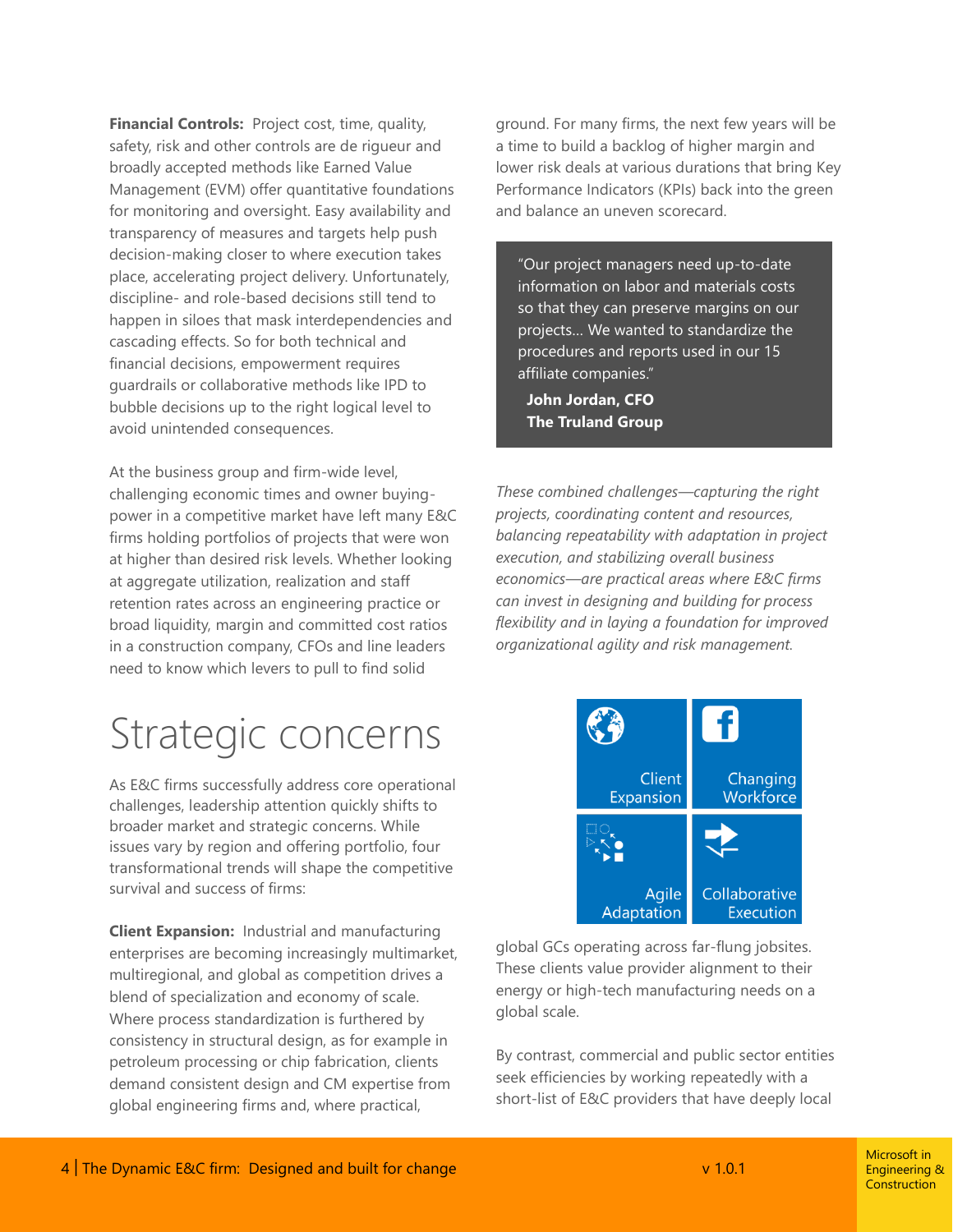design, construction, manufacturer and code compliance expertise. As these owners and operators consider new projects, they value the predictability that comes from working with increasingly multi- and full-service local providers.

Whether a global, regional or local operator, E&C firms often need to decide if they should follow a major client into a new market. Staying close to the firm's best clients helps ensure access to future projects and reduces competition at bid or tender. If a firm decides not to bid on a key client project, this may give a strong player in a contiguous market a beachhead for relationship development and competitive entry into the firm's core market. But expanding operations to serve a client in a contiguous geographic market or in a new class of project can be a huge drain on resources with an uncertain return. Whether growing through partnership, acquisition or organic expansion, firm leadership need to balance near-term liquidity concerns against longer-term competencydevelopment opportunities.

This client-driven and strategic decision-making challenge is fueling adoption of business intelligence tools that provide a 360-degree view into clients and project portfolios. And these insights are in turn setting the priorities and risk management practices that guide business development efforts toward sustainable results for the firm.

"We ended up having all this knowledge sitting just in senior managers' heads. [Besides the inherent inaccessibility, there](http://www.microsoft.com/casestudies/Case_Study_Detail.aspx?casestudyid=4000008820)  was always the risk of them walking out the door and taking all the knowledge with them."

**Jenni Campbell Business Systems Manager Decmil**

**Changing Workforce:** While market-facing leaders wrestle with demand-side challenges, delivery-oriented leaders are concerned with supply-side trends, where a changing workforce adds complexity to the growth equation. Difficult economic conditions notwithstanding, a generation of skilled engineers and construction professionals are retiring or will soon retire in many developed economies. In industrializing and emerging economies where large infrastructure and development projects are underway and more are expected, educational systems cannot deliver trained talent quickly enough to keep up with demand. And even then, no level of classroom learning can fill the need for people with years of on-the-job experience.

"[We are seeing growth all over the world](http://www.microsoft.com/casestudies/Case_Study_Detail.aspx?casestudyid=710000003023)  and it's difficult to transfer knowledge to all these locations, especially remote locations… The cost of fixing poor decisions is extremely high in our business."

**Joar Handeland, CIO Aker Solutions**

Engineering firms are capitalizing on increasingly digital generations of professionals to make expertise available virtually around the world, improving global utilization of a limited talent pool. However, even the most networked organization still faces cultural diversity and inclusion challenges, and most engineers need to be feet-on-the-ground at jobsites at some point. Meanwhile, construction companies face intensely local challenges as they contend with generational divides in trade and labor pools, and rapid technological changes in building techniques that can quickly obsolesce established practice. This pace of change tends to benefit next-generation talent that is motivated to learn and apply new methods, but it also fosters mobility and talent churn as individuals jump between employers in rapidly growing markets.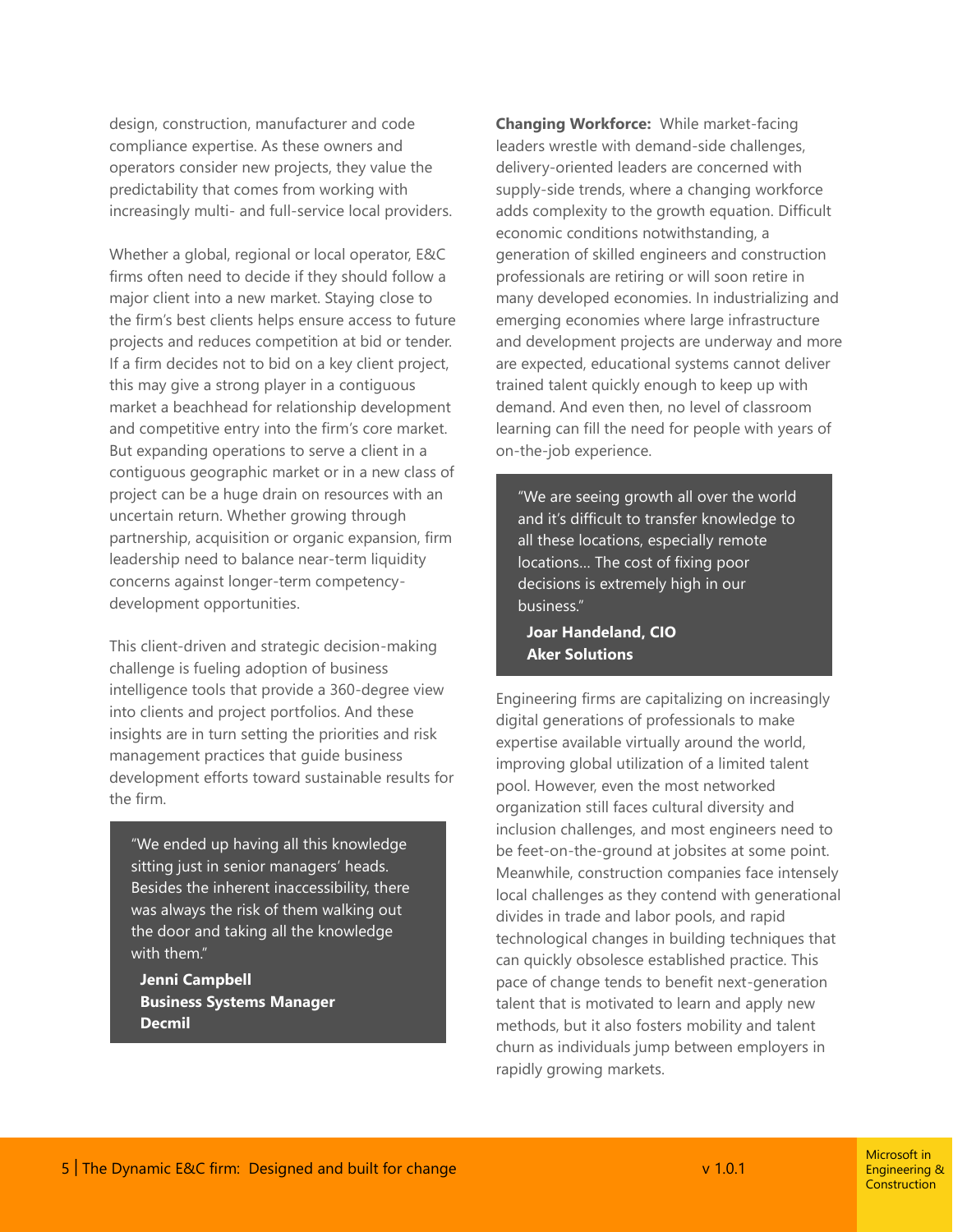Engineering firms, GCs and subcontractors alike all face this human capital challenge. And the combination of demand-side "client expansion" and supply-side workforce demographics is forcing E&C firm leadership to find new ways to recruit, assign, develop and retain expertise.

**Collaborative Execution:** At a tactical project level, technology-driven improvements in joint access to digital design documents (e.g., BIM and IPD), real-time tracking of building materials in transit to the jobsite, and other informationsharing capabilities are enabling more dynamic project teams that cut-across architect, engineer, builder, subcontractor and owner boundaries. With growth in D-B practices, projects are seeing increasing overlap between design, detailing, estimation and buyout activities, which serves to compress time to project completion and asset utilization.

"In competitive bid situations, fees are always under pressure, so we needed to find a way to achieve a new level of remote collaboration that would also be cost-effective… What was different with the [project] was enabling both the Zeidler and Snøhetta teams to work on [the same BIM model at the same time, as](http://www.microsoft.com/casestudies/Case_Study_Detail.aspx?casestudyid=4000010153)  if they were in the same office."

#### **Ian Fairlie, Network Architect Ziedler Partnership Architects** The Talthough we certainly had to fulfill the

The challenge for E&C firm leaders is that this reduction in time between initial outlay and first economic return – a measure called "time to value" (TtV) in the technology industry – is of growing importance to owners. Just as E&C firms hate to see capital tied up in unbilled Work-in-Process (WIP), owners want to see accelerated returns on invested capital and will differentially reward those firms that can commit to shorter project timelines. This growing emphasis on speed may simply reflect the business realities of most industries

today, but the trend is certain to force evolution in the way that all construction industry participants operate.

**Agile Adaptation:** E&C firms that used to plan for and execute change on their own timetable find that today's complex market dynamics deliver many disruptive surprises. Indeed, deep project planning competencies honed in capital projects can get in the way of the rapid adaptation required to compete and succeed as a business.

Recognizing this, many firm leaders are asking this question: how can we identify problems early and act quickly, delivering operational visibility and decision-making authority to front-line managers while implementing policies and controls that can evolve rapidly with market demand and changes in the available talent pool? In short, how can we create an agile and resilient organization that flexes to its environment?

The right executive vision and commitment to cultivate aligned cultural norms comes first. However, at operational and administrative levels, there must also be the right supporting processes and enabling systems – systems designed and built for change. This is where Microsoft and our solutions for the Dynamic E&C Firm can help firm leadership build for the future.

requirements of a construction business, our strategic goals were about meeting the needs of a complex enterprise, while providing a catalyst for organizational change through standard operating [procedures enabled and enforced by the](http://www.microsoft.com/casestudies/Microsoft-Dynamics-AX/Keller-Foundations/Construction-Company-Supports-End-to-End-Processes-Growth-with-ERP/710000002539)  ERP.."

**Brian Seymour, CIO Keller Foundations**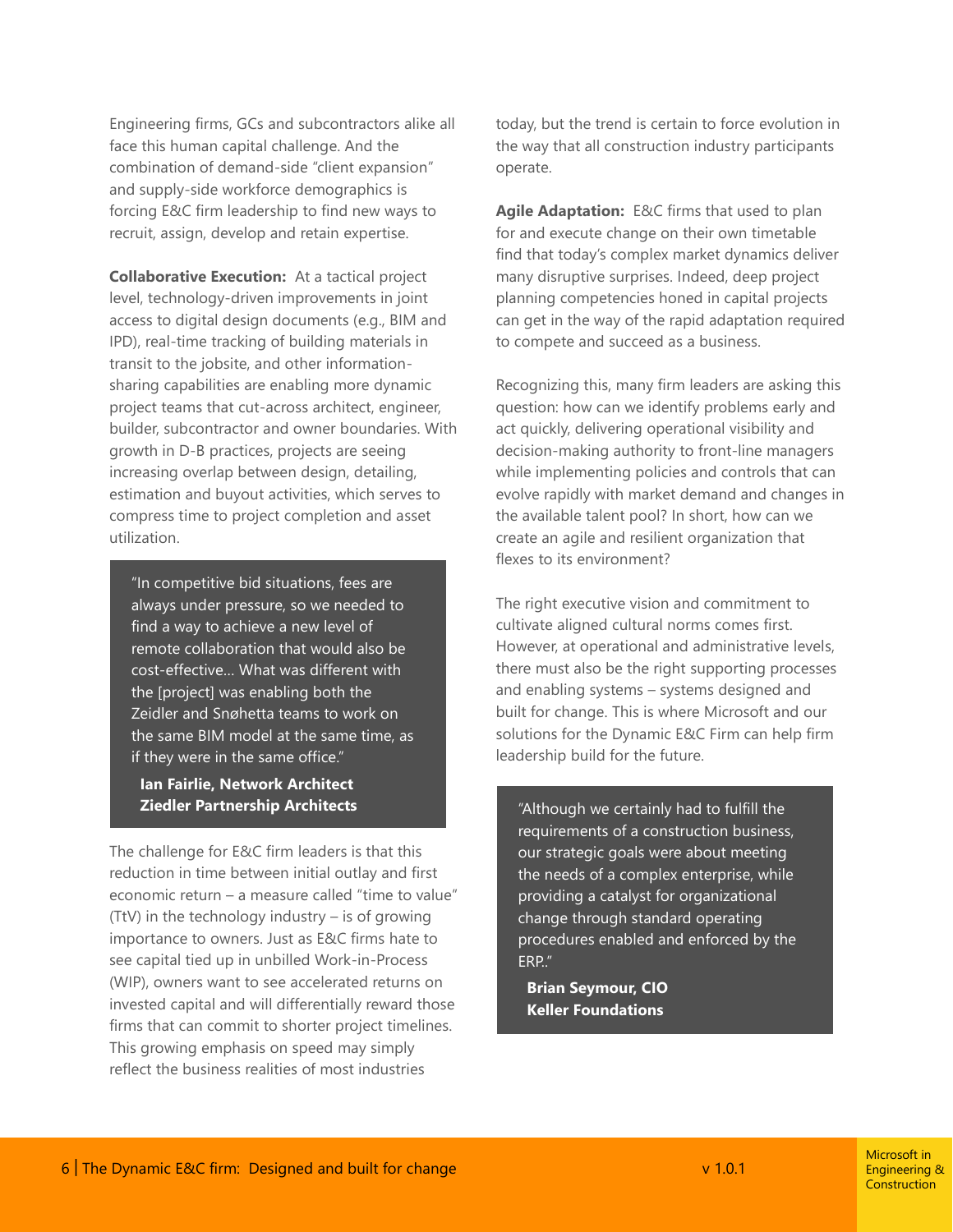# Building the Dynamic E&C Firm

Microsoft is uniquely positioned to help E&C firms transform into dynamic organizations that are market responsive, collaborative, and able to realize the full potential of their people. To ensure that we build for the future, Microsoft focuses on delivering innovative, proactive, modern business solutions that offer flexibility and interoperability. Firms can deploy individual elements to meet specific needs or a fully integrated business suite, and can add and subtract functionality to meet tomorrow's challenges. Taken in sum, Microsoft business solutions deliver on the promise of enabling people to do their best work whether in the office or on the job site and whether in project delivery, functional or administrative roles.

### Freeing individuals to drive results

At the heart of every organization are the people who make things happen. People garner insight from business applications to drive decisions that advance organizational objectives. They manage relationships internally and externally to drive relevant actions forward. The most successful firms are powered by individuals who are contributing fully, able to make a difference, and committed to their organization's success. Microsoft can help individuals and organizations realize their full potential and drive significant impact by offering an end-to-end business solution that is flexible and easy to use.

Microsoft is deeply committed to helping professionals and staff perform at their best and achieve greater job satisfaction through improved ability to collaborate with colleagues and productively serve clients. For this reason, we emphasize easy-to-use tools designed to work the way people work. Our tools are built to work together seamlessly, supporting and linking key levers of the business and enhancing both individual performance and firm-wide operations.

Capitalize on talent and catalyze innovation

Today, our E&C industry solutions can help firms capitalize on all available talent by enabling job scheduling and balanced resource utilization across time zones

and business units. For example, we give human resource directors the ability to maintain central profiles of employees and subcontractors that can be shared across subsidiaries and locations to make it easier to identify human capital assets that may be tapped to deliver services. With powerful competency and availability-based search capabilities, practice managers and schedulers can rapidly find and assign the right person for the

right job at the right time and place. And at an even deeper level, resources can be hard-booked or soft-booked to jobs or proposals-in-process to manage the human capital supply chain that is at the heart of every E&C operation.

We support increasingly virtual and diverse project teams with rich planning and collaboration environments that help reduce administrative overhead and focus the project team on the

unique client experiences

**Cultivate** 

job at hand, catalyzing creativity and innovation. And we help firms harness these capabilities to cultivate unique client experiences and evolve repeatable yet highly distinctive and clientresponsive service experiences across distributed teams. So project managers can focus on client relationships while easily delivering job estimates based on vetted and adjusted templates for common design and build requests. Project managers, in turn, can focus on team dynamics while taking advantage of work-breakdown structure templates for project planning, sophisticated budgeting and cost controls, time and expense entry and approval workflows, and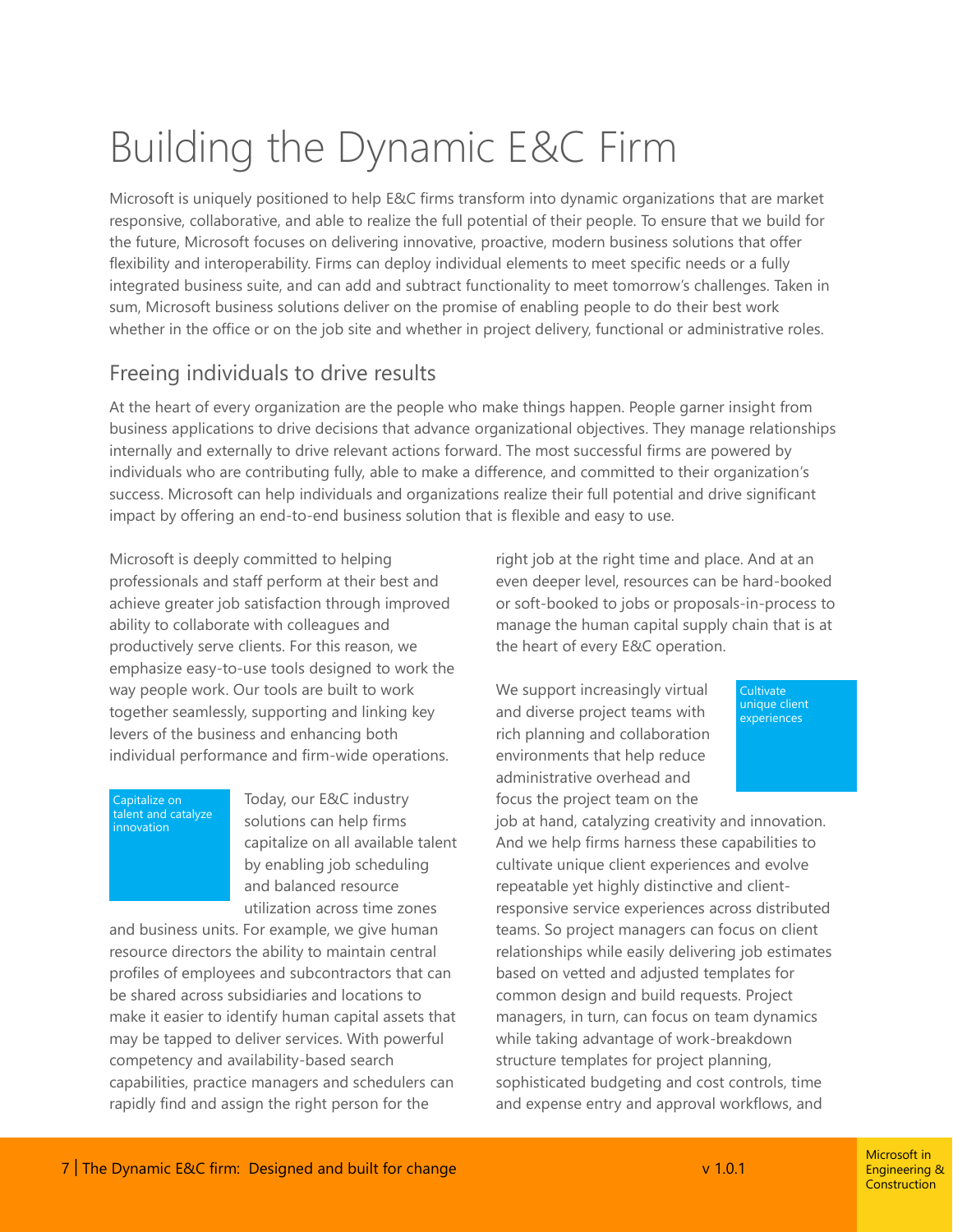project analytics. And team members can spend less time onboarding and more time getting to know each job and executing on tasks.

**Compress** time to insight and action

We then embed increasingly industry-specific information and performance measures into our solutions to help compress time to insight and action. By putting richly

contextual and role-specific information at their fingertips, we help individuals ranging from officebased to job-site tradesmen and from project accountants to compensation analysts work smarter, streamlining and accelerating project execution and firm operations. Financial leaders in particular can build on integrated project management and accounting, sales and marketing, and human capital management functionality to obtain a complete and holistic view of their business. They can streamline reporting and improve accountability across the organization while ensuring compliance with risk management practices through consistent business processes and policies across all locations.

Importantly, Microsoft constantly strives to deliver reduced total cost of ownership for organizations that adopt our solutions. To this end, our solutions build on the business processes and technology investments that many firms already have in place—the everyday business practices and associated productivity tools like Microsoft Project, Excel, Outlook, SharePoint, and Windows that users are already familiar with. This reduces the time needed for training and change management through easy and intuitive user experiences that foster productivity, firm-wide adoption, and a faster return on investment.

The result is a portfolio of integrated-by-design solutions that equip and indeed free individuals to do their best work within an increasingly connected organization and wider ecosystem. With this holistic approach to business solutions, Microsoft can help E&C firms design and build for change and thereby elevate both individual and organizational performance.

### Building blocks for the Dynamic E&C Firm

To execute on our vision, Microsoft presently focuses on five solution areas or logical sets of business capabilities that are core to how E&C firms operate and to how they may design and build for change:

**Business Development:** *Prioritize among project opportunities and make risk-appropriate pursuit decisions with consistent pipeline and proposal management processes.*

Our objective is one seamless end-to-end experience from lead generation to opportunity management to project scoping and initiation, including tactical management of proposals, contracts and change orders for projects already in execution. Like all others in our portfolio, this solution works directly with standard Microsoft authoring and collaboration tools to offer a familiar user experience that improves adoption and thus adherence to organizational processes and stage-gate

"Effectively tracking and managing key accounts and opportunities is a core success factor for our business [development. Microsoft \[Dynamics\] CRM](http://www.microsoft.com/casestudies/Case_Study_Detail.aspx?casestudyid=4000001814)  and the SharePoint integration support this goal. The system also organizes data so that there is clear ownership and accountability."

**Thomas Doerr, Project Delivery Director in Corporate Marketing and Communications CH2M HILL**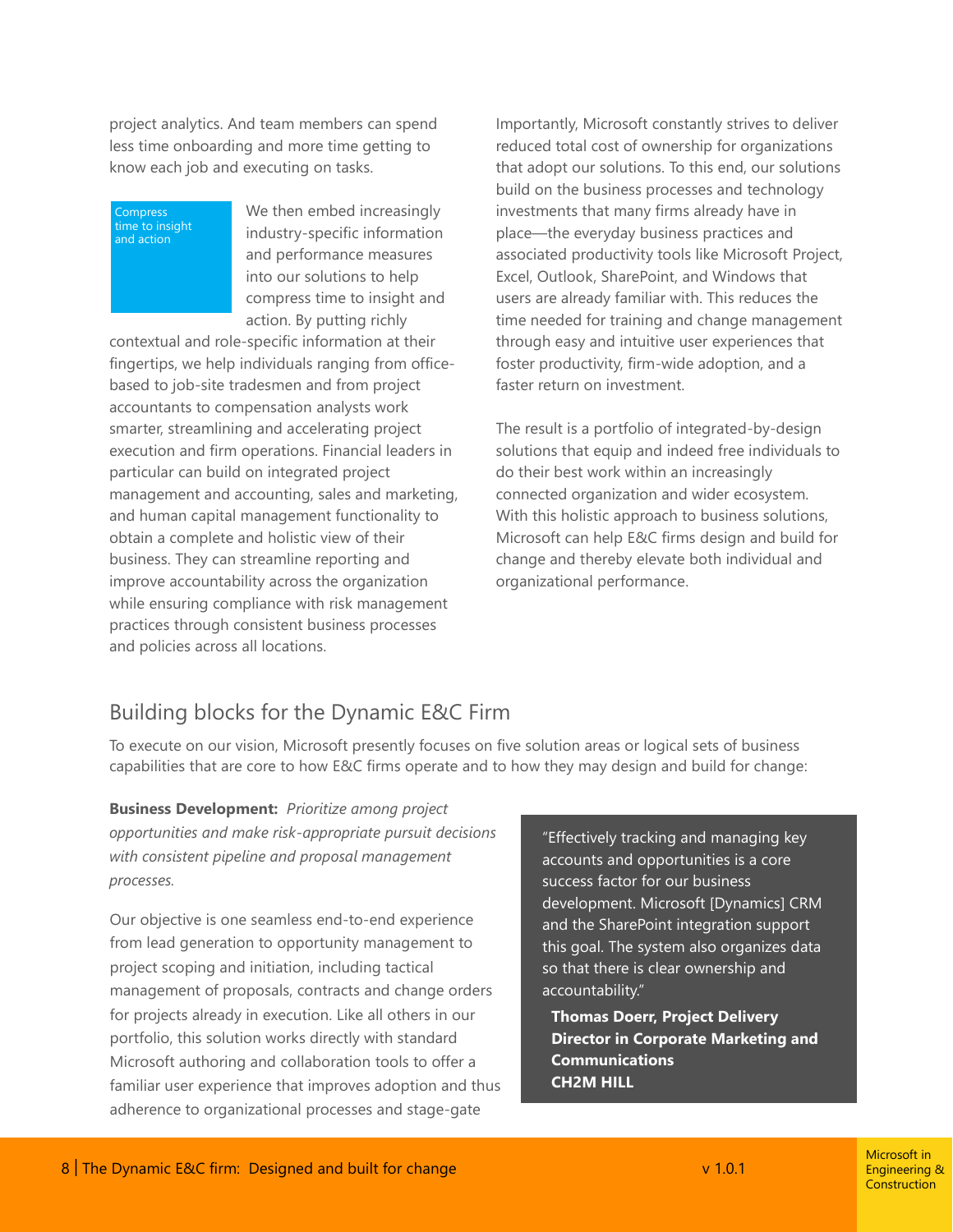controls for risk management. Adoption drives pipeline data, which improves leverage of business development resources, backlog estimation, and forecasting of capacity requirements and revenue results. Adoption also improves firm-wide insight into who-knows-whom and who-knows-what, making it easier to out-network the competition and grow next-level client relationships. In short, a more cohesive approach to business development.

**Document Management & Collaboration:** *Streamline project execution across distributed internal and external teams with secure role-based content management and real-time communications.*

Taking the familiar client- and project-centric collaboration portal as the foundation, this solution improves team coordination and communication around proposal, contract, project plan, design document, building model, transmittals and other materials –

"All sites share the same look, feel, and navigation structure, so owners, [architects, and subcontractors involved in](http://www.microsoft.com/casestudies/Microsoft-SharePoint-Server-2010/JE-Dunn-Construction-Company/National-Construction-Firm-Manages-1-Billion-in-Projects-with-New-Collaboration-Solution/710000001420)  more than one project will always know exactly where to find what they need."

**Patrick Miller, Vice President – Director of Application Development JE Dunn Construction Company**

governed as appropriate by version control, change audit history, and formal records management. In

"I'm using a tablet device with Lync paired to a Bluetooth keyboard on a [high-speed train in England while talking](http://www.microsoft.com/casestudies/Case_Study_Detail.aspx?casestudyid=710000003050)  to someone in Pune, India, 5,000 miles away. These collaboration tools are fantastic!"

**David Nietz, CIO MWH**

keeping with IPD objectives, the solution enables extranet and cloud-based exchanges with subcontractors, jointventure partners, owners and facility operators. It also enables real-time communication with instant messaging, screen sharing, voice-over-IP calling and video conferencing capabilities accessed contextually within a given project team site or a specific document undergoing concurrent edits by multiple subject matter experts.

#### **People & Equipment:** *Optimize utilization of all available assets with firm-wide tools and processes for identification and assignment of resources.*

Value creation starts with people. The right person assigned to the right project at the right time. Of course, the right person also needs the right tools and equipment to arrive at the job site in time for the appointed task. This solution addresses the recruit-to-retire lifecycle for employees as well as tracking of education, certification, expertise, project experience and other factors that inform best-fit project assignment.

Equipment and broader asset management follows with implementation-specific variations by AEC domain and application. By incorporating enterprise social for rich interest group connections and search capabilities that traverse Human Resources, Project Management and Accounting, as well as Project collaboration systems, the solution delivers powerful capabilities to identify and leverage the right expertise for any given situation.

"[If employees need expertise on concrete](http://www.microsoft.com/casestudies/Case_Study_Detail.aspx?casestudyid=710000003023)  used in North Sea drilling rigs or research on high-stress bolts, they can find it quickly, no matter where it's located or what form it's in."

**Joar Handeland, CIO Aker Solutions**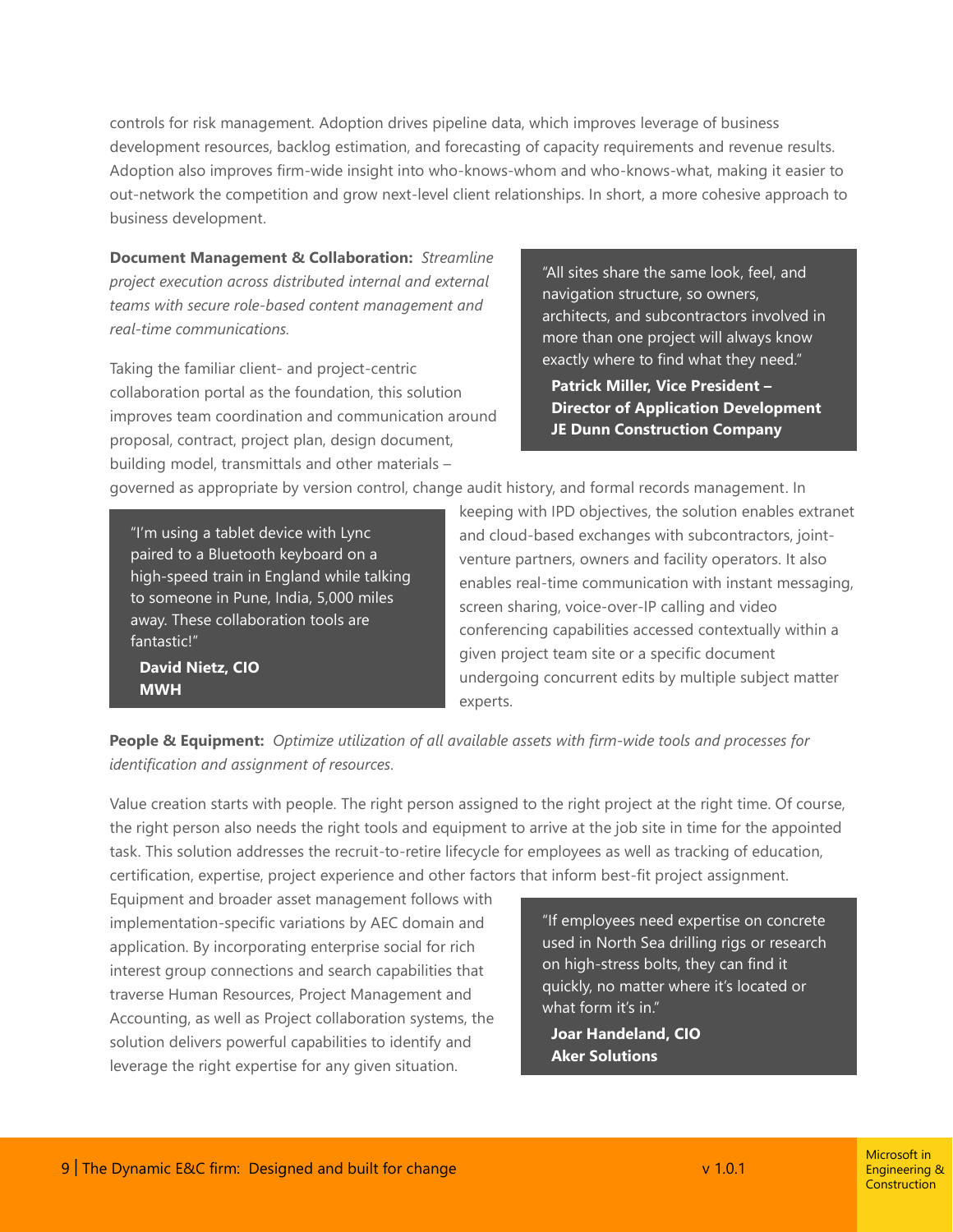**Projects & Job Sites:** *Drive repeatability and profitability into every project and job site activity with reusable planning templates, configurable cost controls, and standard as well as ad hoc reporting.*

From the high-level handshake with business development during scoping and budget quotation, through project detailing, contract and buyout, job-site construction and final handover, the Project Manager bears the burden of profitability. Our solution works to lighten that burden by giving PMs the tools they need to streamline the entire process. Whether working on a small residential or a major capital project in civil engineering,

"With our new Project Wizard system, we can create a budget for a new project in just one-tenth of the time it took us previously. Microsoft Dynamics AX and Office SharePoint Server 2007 work together to eliminate many of the inefficiencies in our processes so that [people can focus on tasks that add value](http://www.microsoft.com/casestudies/Microsoft-Dynamics-AX/EwingCole/Architecture-Firm-Strengthens-Project-Management-with-Integrated-Solution/4000004426)  to the business."

**Jim McAleer, Controller EwingCole**

PMs, accountants, site superintendents and the myriad of specialists and subcontractors on the project can enter data and transactions into one unified project management and accounting system that delivers realtime views into the status and trajectory of the project. With the ability to publish projects and subprojects as best practice templates for reuse or just search for, find and reuse a successful past project, the solution offers a wide array of time saving capabilities and process automations that help team members design and execute profitable projects.

**Financial Control:** *Know how your complex business is performing with "anytime anywhere" access to essential metrics and role-specific business processes.*

Most E&C firms have a complex portfolio of legal entities and larger organizations need to support employee activities in multiple locations and countries with the attendant exposure to multiple currencies and compliance regimes. Settlement of cross-charges for intercompany resource assignments can complicate rollup of project costs and revenues. Moreover, reporting by project type, industry, geography and other perspectives

"Employees can do a lot more with the new solution themselves. Our controller experiments with the reporting functionality, creating new reports to investigate various scenarios. With our old system, we had to get a database administrator to modify reports, but now we can do it faster by ourselves."

**John Jordan, CFO The Truland Group**

can be challenging, especially for firms that are operating on multiple niche or geo-specific financial systems. Microsoft's solution combines project accounting and financial management in one system, enabling drill-

"Acquisitions are quite difficult in the HR and Finance areas, but when we have [\[Microsoft Dynamics AX\] in place then we](http://www.microsoft.com/casestudies/Microsoft-Dynamics-AX-2012/AMEC-PLC/Global-construction-giant-speeds-consolidation-of-acquired-businesses-to-achieve-tighter-company-integration/710000003230)  can say in 90 days you're on AMEC standard systems."

**Russ Harker MDAX and Convero Program Advisor AMEC plc**

down from general ledger to underlying project-level transactions. With consolidation reporting and analysis for hierarchies of companies, the system delivers deep visibility into operations while also offering configurable project and financial controls through key performance indicators, notices and escalations, and workflows for automated procedural review and management approval. Power, flexibility and a familiar user experience in one package – a foundation for the Dynamic E&C firm.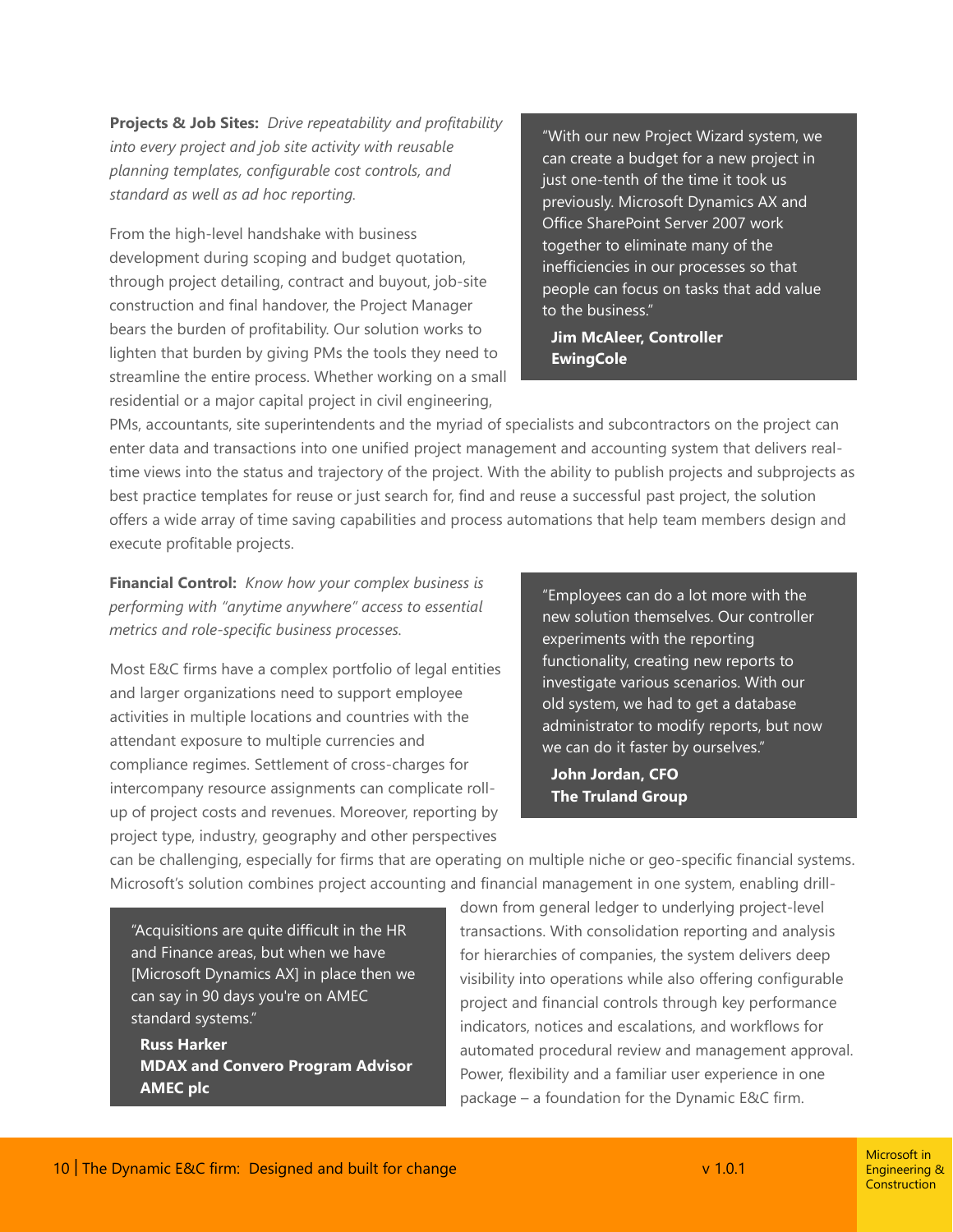At the heart of each of these solutions are a set of direct-from-Microsoft offerings that include Microsoft Dynamics products with capabilities purpose-built for E&C and project-centric enterprises. We also extend these foundational products with specialized and complementary features from industry partners to address the unique needs of specific disciplines within the engineering and construction community. For reference purposes, the matrix below drills one level deeper into our solution offerings.



### Customer experiences on the path to the Dynamic E&C Firm

Many E&C firms are using integrated business solutions from Microsoft to further strategic business objectives while designing and building for change. For a cross-section of customer stories based on quotes captured in preceding sections, please follow the links embedded in case study titles below:

- **Norfolk Group Limited**: [CRM System Streamlines Sales Process for Electrical Services Provider](http://www.microsoft.com/casestudies/Microsoft-Dynamics-CRM-4.0/Norfolk-Group-Limited/CRM-System-Streamlines-Sales-Process-for-Electrical-Services-Provider/4000005366)
- **JE Dunn Construction Company**: [National Construction Firm Manages \\$1 Billion in Projects with](http://www.microsoft.com/casestudies/Microsoft-SharePoint-Server-2010/JE-Dunn-Construction-Company/National-Construction-Firm-Manages-1-Billion-in-Projects-with-New-Collaboration-Solution/710000001420)  [New Collaboration Solution](http://www.microsoft.com/casestudies/Microsoft-SharePoint-Server-2010/JE-Dunn-Construction-Company/National-Construction-Firm-Manages-1-Billion-in-Projects-with-New-Collaboration-Solution/710000001420)
- **EwingCole**: [Architecture Firm Strengthens Project Management with Integrated Solution](http://www.microsoft.com/casestudies/Microsoft-Dynamics-AX/EwingCole/Architecture-Firm-Strengthens-Project-Management-with-Integrated-Solution/4000004426)
- **Truland Group**: Electrical Contractor Improves Visibility Across 15 Business Units with Centralized [ERP System](http://www.microsoft.com/casestudies/Microsoft-Dynamics-AX/Truland-Systems/Electrical-Contractor-Improves-Visibility-Across-15-Business-Units-with-Centralized-ERP-System/4000008066)
- **Aker Solutions**: [Oilfield Expert Supports Rapid Growth, Quality Decisions with Global](http://www.microsoft.com/casestudies/Case_Study_Detail.aspx?casestudyid=710000003023)  [Knowledge-Sharing Platform](http://www.microsoft.com/casestudies/Case_Study_Detail.aspx?casestudyid=710000003023)
- **Decmil:** [Engineering Firm Rides the Resources Boom More Professionally](http://www.microsoft.com/casestudies/Case_Study_Detail.aspx?casestudyid=4000008820) with Microsoft's CRM
- **Zeidler Partnership Architects**: [Architectural Firms Collaborate Virtually, Avoid \\$90,000 in](http://www.microsoft.com/casestudies/Case_Study_Detail.aspx?casestudyid=4000010153)  [Hardware and Travel Costs](http://www.microsoft.com/casestudies/Case_Study_Detail.aspx?casestudyid=4000010153)
- **Keller Foundations**: [Construction Company Supports End-to-End Processes, Growth with ERP](http://www.microsoft.com/casestudies/Microsoft-Dynamics-AX/Keller-Foundations/Construction-Company-Supports-End-to-End-Processes-Growth-with-ERP/710000002539)
- **CH2M HILL**: [CH2M HILL Optimizes Business Development Performance with New CRM Solution](http://www.microsoft.com/casestudies/Case_Study_Detail.aspx?casestudyid=4000001814)
- **MWH**: ["Wet Infrastructure Firm" Uses Collaboration Solution to Achieve Competitive Edge](http://www.microsoft.com/casestudies/Case_Study_Detail.aspx?casestudyid=710000003050)
- **AMEC plc**: Global construction giant speeds consolidation of acquired businesses to achieve [tighter company integration](http://www.microsoft.com/casestudies/Microsoft-Dynamics-AX-2012/AMEC-PLC/Global-construction-giant-speeds-consolidation-of-acquired-businesses-to-achieve-tighter-company-integration/710000003230)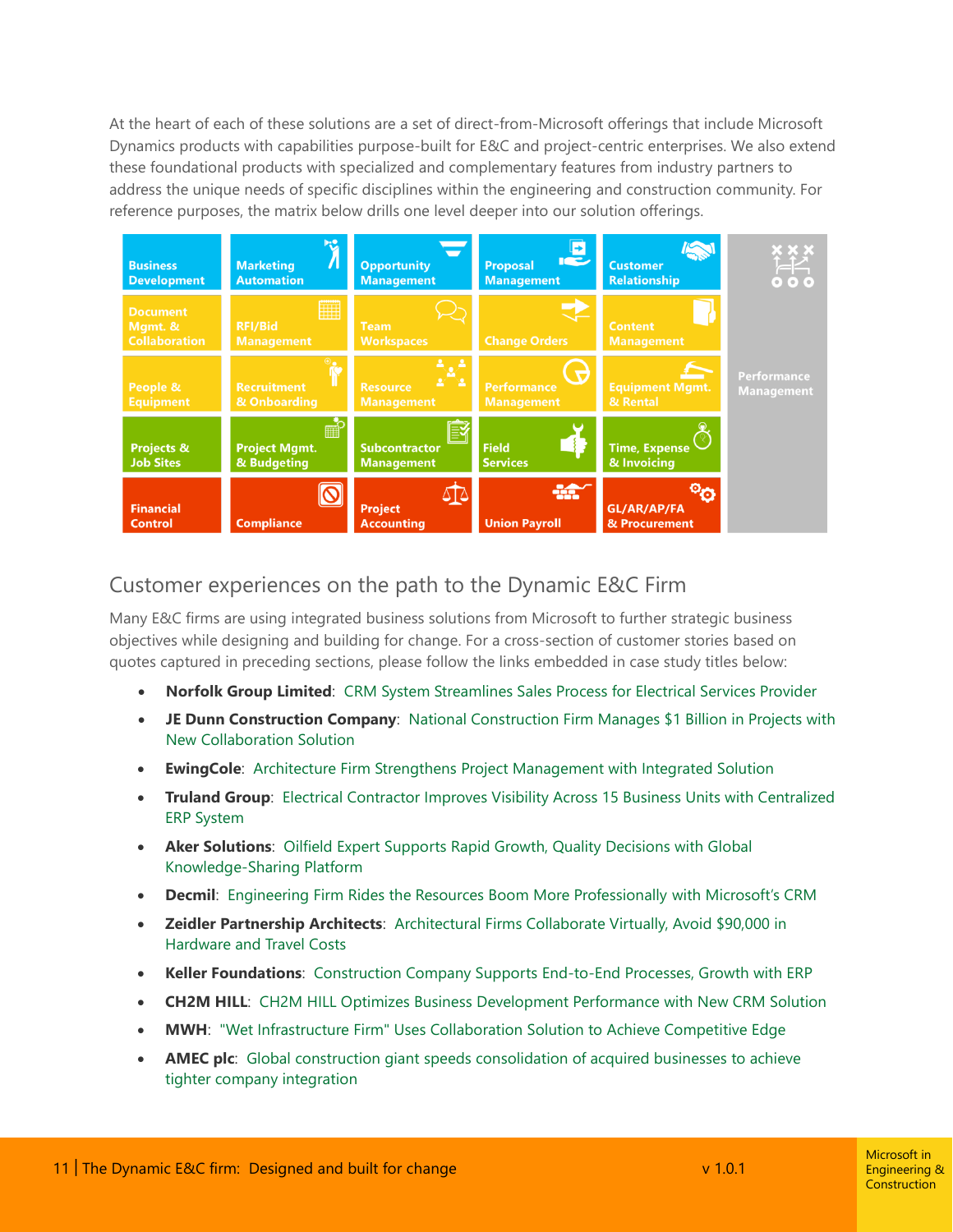# The power of choice

Business solutions from Microsoft are designed to give E&C firms the power of choice, through a flexible adoption model. Firms have the opportunity to acquire and implement different solution elements as their own specific business needs and timetables require. For example, a firm could start by deploying solutions for Projects & Job Sites (including project management and accounting) and Financial Controls (including core financials), or by deploying more generic components such as expense management or employee profile, competency, and performance management.

Microsoft also offers organizations a choice in technology. E&C firms may choose to deploy a solution on premise, in the cloud, or as a hybrid of both, depending on needs and budgets. And IT leaders can often accomplish similar business outcomes using different combinations of software, selectively building on an existing installed base of Microsoft products to reduce the incremental cost of new solutions.

### Conclusion

Microsoft solutions for the Dynamic E&C Firm have evolved over many years, with a number of key elements falling into place recently to create what we submit is the strongest and most integrated enterprise solution offering in the market today – further distinguished by unmatched business flexibility, time-to-value and low total cost of ownership results for customers. When assessing Microsoft as a strategic technology provider for your next operational excellence or business transformation initiative, we invite you to consider the following:

- Dedicated R&D Industry Team: Our Microsoft Dynamics unit has a dedicated team charged with building out the roadmap and industryspecific functionality for project-centric organizations. Furthermore, there are dedicated resources charged with looking 5 to 10 years into the future to identify major market trends that will affect this industry and to assess how we can help customers prepare to address them.
- Industry-Dedicated Partners and Partner Management Team: A number of partners have built their business around delivering Microsoft industry solutions to E&C firms, and they are vitally important collaborators in Microsoft's industry strategy. We ensure ongoing alignment between these partners and Microsoft R&D through a team of dedicated partner management professionals.
- Industry-Specific and Microsoft Certified Partner Solutions: We often work with partners to build targeted software features that extend our code base for niche uses while eliminating the need for costly integration services. For example, we take advantage of partner code to deliver equipment rental solutions. To ensure that these solutions are of the highest quality, we require partners to certify their offerings through the Certified for Microsoft Dynamics (CfMD) program, which includes code reviews and sets precise standards.
- Dedicated Industry Marketing and Business Development Teams: We continue to invest in industry-aligned marketing programs and resources to engage more closely with customers, trade associations, and thought leaders and to improve the industry-specificity and relevance of our offerings over time.